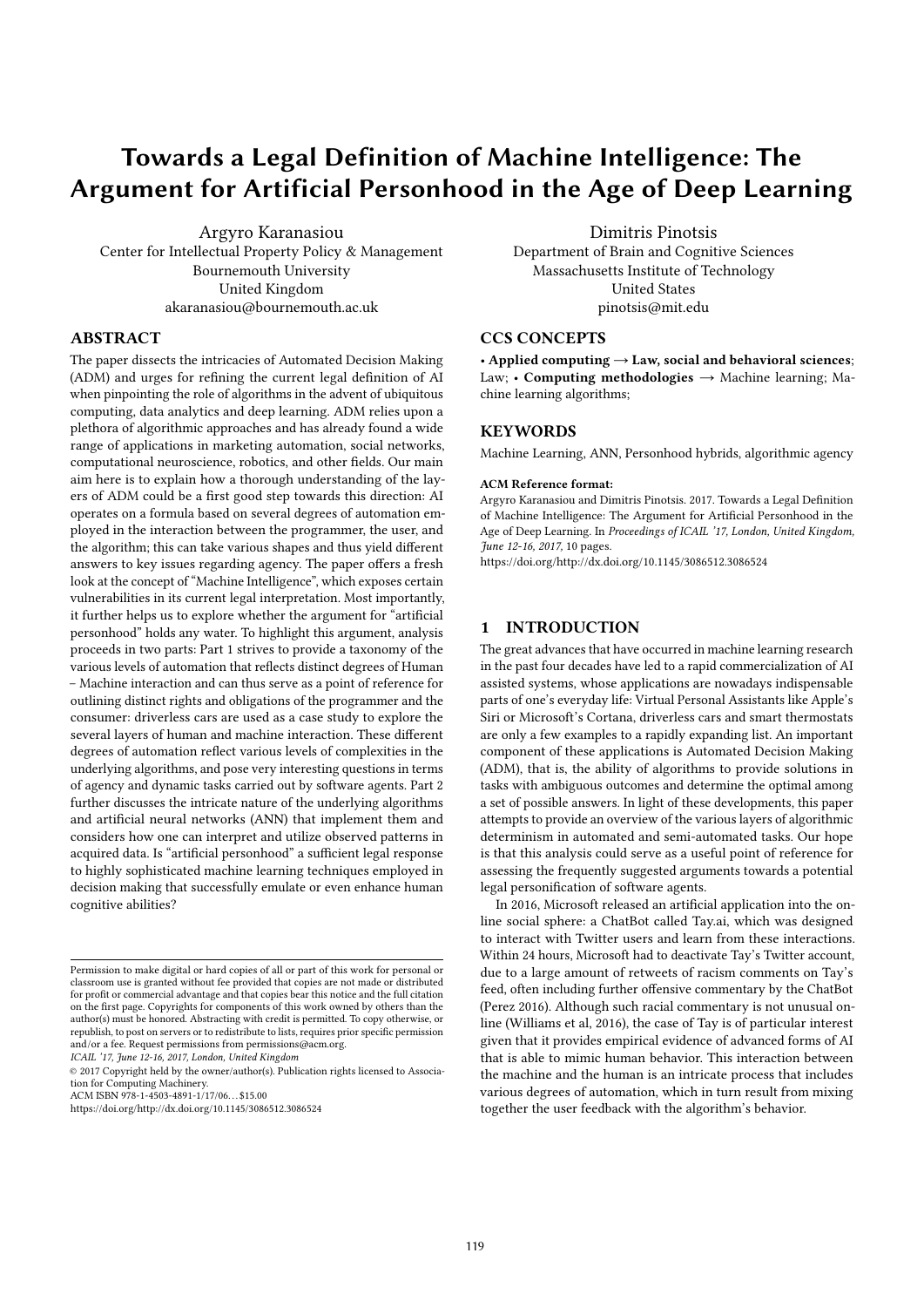#### ICAIL '17, June 12-16, 2017, London, United Kingdom Argyro Karanasiou and Dimitris Pinotsis

This of course opens the door to a plethora of ethical and safety considerations with regards to using AI technologies without abusing the power these might yield over human agents. When the AI research firm DeepMind was acquired by Google in 2014, one of the prerequisites was to set up an ethics board dealing with these issues. After all, the recent win of the company's system AlphaGo over a high level human player proves the need for a code of ethics. Lately however, further concerns have also been voiced as to the legal and ethical treatment of advanced AI applications that effectively require limited supervision or are even able to operate without the need for "the human in the loop". Indicative of the latter is the EU Legal Affairs Committee's vote for a resolution in January 2017, which calls for a detailed legislative framework regarding smart autonomous systems. Among other points, the proposal urges for a wider definition of AI, including smart systems either comprised a physical support or connected to a software program without being embedded in a physical support. Largely based at a draft report prepared by MEP Mady Delvaux in 2016, it is expected to further discuss the prospect of considering rendering a "specific legal status" for robots. As noted in the report, "At least the most sophisticated autonomous robots could be established as having the status of electronic persons with specific rights and obligations, including that of making good any damage they may cause". Thus, an electronic personality could also be applied "to cases where robots make smart autonomous decisions or otherwise interact with third parties independently". The purpose of this paper is to discuss this proposition in further detail and assess its validity: are we ready to introduce "hybrid" personhood rights?

The question of how real and simulated intelligence measure up in AI is hardly a new one (for a good overview see Haugeland 1985). Note for example Chomsky's reading of the Alan Turing test (Turing 1950) as an approach that separates the cognitive from the biological elements in order to provide an answer as to whether machines can be perceived by humans as able to think, not different to fooling someone into believing the "submarines can swim" (Chomsky, 1996). This, Chomsky concludes, is a "question of decision, not a question of fact", not different to fooling someone into believing the "submarines can swim".

This interpretation of "intelligence" lies at the heart of the argument put forth here: to legally assess Automated Decision Making, one needs to go beyond the realm of biological and cognitive abilities and consider the essence of the concept of "personhood": what defines a person and when is a person autonomous? In other words, the level of autonomy displayed by the agent or the machine will also determine the level of liability, which is currently a puzzling notion for legal scholars addressing AI. To highlight this point, the paper uses driverless cars as a case study and explains how fully automated systems bestow upon us the task to develop our theorizing in order to accommodate artificial agents within legal doctrines. As it will be shown in the remainder of the paper, the matter of "intelligence" in AI is not merely of philosophical nature but its definition is much needed to provide solid grounding for emergent legal issues, such as tortious liability (Chopra & White, 2011). The latter is of course a legal convention, which provides us with a safe tool to address challenging issues in automated systems (i.e. liability in driverless cars) but is not on its own enough to

account for the reconfiguration of key concepts, such as causation and responsibility.

Moving away from Chomsky's narrow interpretation of the Turing test, Russell and Norvig (2003) draw an interesting distinction between an artefact's behavior and an artefacts pedigree: "we can conclude that in some cases, the behavior of an artefact is important, while in others it is the artefact's pedigree that matters. Which one is important in which case seems to be a matter of convention. But for artificial minds, there is no convention". This explains the focal point of this paper, which revolves around the personhood of artificial agents. As such, our aim here is to go beyond the mere confinements of torts and contracts and to canvass a rights-based framework for highly sophisticated machine learning algorithms employed in ADM. As it will be shown next, although to a certain extent we do not lack the legal tools to address issues of liability in automated systems, deep learning has added two extra parameters to the equation that have complicated matters:

(i) The *pedigree* of the artefact is the result of an opaque computational procedure to resemble human cognitive behavior that is dynamic and evolving. Of course, automated systems as such are hardly a novelty: take for example the UAV (unmanned aerial vehicles), which have been in use since 1900s in military training. The novelty here is that –unlike UAVs- the human involvement is now from within the "black box": a driverless vehicle does not lack a driver but it is rather the driver that is not required to be fully alerted or to participate at all times.

(ii) The *behavior* of the artefact is the result of a combination of several layers of interaction between the human and the artificial agent. Again, the intricate part here is not the interaction with the machine as such; for more than fifty years now, Brain Computer Interface (BCI) research has been considering the applications of such a symbiotic relationship in areas, such as neuro-prosthetics. But what is striking here, is that the technological advancements in Machine Learning have uncovered various degrees of interaction between the man and the machine, which at times can be hard to identify and rationalize.

To elucidate such intricacies, the following section provides an overview of ADM and its mechanics, namely some related machine learning algorithms and the current trend towards deep learning.

## 2 A CONTEXTUAL ANALYSIS OF EMERGENT NORMATIVE AND LEGAL ASPECTS IN AUTOMATED SYSTEMS: THE INTRICACIES OF MACHINE LEARNING ALGORITHMS

The aim of this section is to first establish an understanding of the technical context, within which ADM occurs. This will not only allow us to explain better how a definition of "intelligence" in AI (pedigree) is somewhat elusive but it will also provide a solid methodological grounding, given that the approach taken here is a techno-legal overview of automated systems. Recent advances in machine learning and computational complexity theory have been further boosted by the ability to collect, manipulate and store vast amounts of data. ADM is a natural product of these exciting developments and has found a wide range of applications in seemingly unrelated fields like marketing automation, social networks,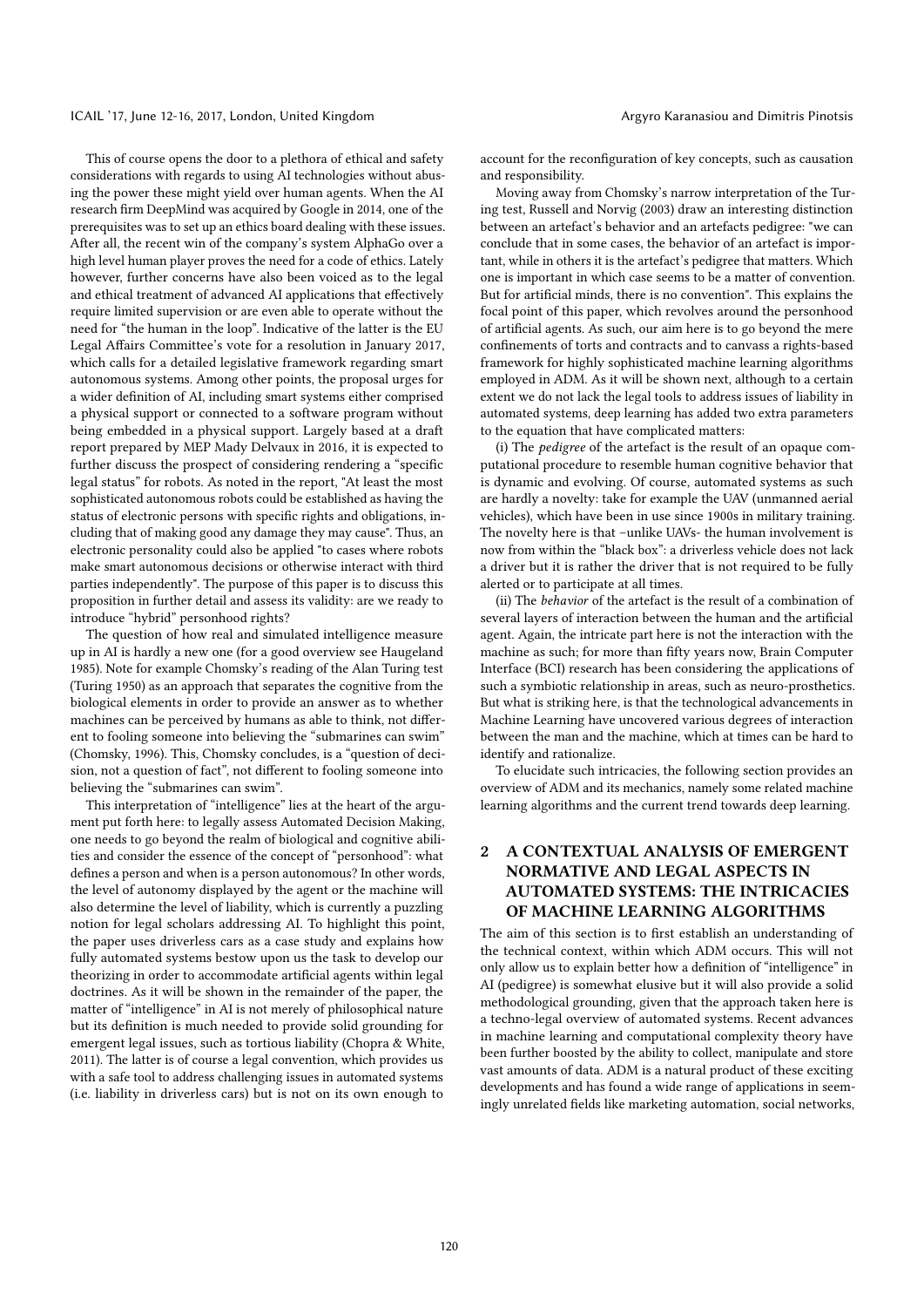computational neuroscience, robotics, banking, transportation and others.

Machine learning algorithms often employ artificial neural networks (ANNs). This means that the computational units these algorithms use to perform intelligent functions resemble biological networks and neurons. ANNs take advantage of powerful algorithms that are trained using large datasets available in many industries (image databases, security or healthcare records, traffic or consumer behavior data, online platform analytics, etc.) so that they can correctly decide upon suitable actions when new data are presented to them in a similar way to what a human agent would do; for example to recognize faces or operate driverless cars. The purpose of ADM is to be able to act without the need of human intervention. They are be able to deal with novel conditions, that is take the right decision even when the dataset presented to them is different from the one they have been trained on, e.g. a driverless car should be able to navigate in a road it has not had access before.

How do ANN algorithms learn to perform complicated tasks efficiently? Put simply, the answer lies in exploiting both increased computational power and vast amounts of data already collected. This data is used by the programmer to train the algorithm. Technically, training is often done in one of the following three ways: supervised, unsupervised or reinforcement learning, see e.g. (Mohri et al., 2012). These are technical terms that relate to the details of the training process and are distinct from potential interactions with the user after the algorithm is passed on to her in e.g. humanin-the-loop and similar applications.

Supervised learning (SL) occurs when during training the algorithm is fed with both an input and the correct decision (output). For example, when the algorithm has to distinguish between faces and objects in a scene, the input would be an image and the output a class index, e.g. 1 for faces and 2 for objects. The algorithm is then given pairs of images and class indices that are used to fine tune its parameters. The algorithm has to find the correct class index when – after learning- it is presented with a new image that may or may not contain a face (Nakajima et al, 2000).

Unsupervised learning (UL) is quite similar conceptually. Using the above simple example, the difference is that the algorithm would have to guess whether the image contains a face or not without being explicitly given the corresponding indices during the training process (Kumar et al., 2010). Of course, when designed, the algorithm is fed with some information about the task, e.g. it would know it should decide between two possible alternatives, however it is not given which images contain faces and which do not, it has to discover these differences based on certain features that the images might contain, e.g. eyes, nose and mouth at close proximity in all images that contain faces. In a more difficult scenario, the algorithm might even have to decide how many classes or categories there might be in the data, something that might lead to it over- or under-estimating this number. In such clustering or classification tasks the algorithm puts together points that are related in some conceptual space. Of course, the dimensions of this space (which features should be selected) are crucial for making the algorithm efficient and are chosen by the programmer in the design stage. This is important as it might introduce a bias in the output

of the decision process: depending on what features the programmer chooses to be important, the algorithm might take different decisions. We call this the "bias" introduced by the programmer to the ADM algorithm. The reader should keep this term in mind as we will come back to it in section 4.2 below. Bias is not only an issue in unsupervised learning but also in other machine learning approaches like Reinforcement Learning to which we now turn:

Reinforcement learning (RL) is slightly more complicated: it decouples actions from rewards and the algorithm aims not at taking the "right" action (decision), but maximizing the reward it receives (Sutton and Barto, 1998). This is merely a technical distinction that renders the description of the relevant algorithms slightly more complicated – for example, the algorithm might have to take several actions one after the other to maximize an end goal (reward). Interestingly, this decoupling speaks to the ability of the algorithm to take sequential decisions that are related to each other and think ahead in time; for example, the DeepMind algorithm that plays the Atari game Breakout should find a balance between the time it spends at each location firing and the speed it moves if it wants to accumulate sufficient reward (high score) and successfully proceed to the next level (Mnih et al., 2015). Furthermore, this balance might change in time or as the level of the game advances. Contrary to the other two approaches, the emphasis in RL is in combining several decisions (or actions) to get the most benefit out of them. In other words, reward is a complicated function of two or more decisions that might be unknown even to the programmer, let alone the user herself.

RL is today considered to be a promising avenue for building intelligent algorithms that can adapt to different environments and even tasks; an important limitation in older machine learning approaches was the lack of flexibility: e.g. an algorithm might learn to play chess at master level but would be unable to play checkers, which for most human players that know the rules chess would be easy to pick up. This is why algorithms are often trained to perform within a limited set of conditions and cannot succeed when rules changes, even slightly. In a paper published last year, DeepMind researchers showed that the same algorithm could perform well in several Atari games without being trained in each one individually (Minh et al., 2015) Essentially, the algorithm learns different mappings between actions and rewards online and is able to flexibly maximize the benefit it receives when the environment (game) changes.

All three learning approaches have a long history in machine learning, however recent successes like the DeepMind algorithm for playing Atari games discussed above followed technical advances sometimes referred to collectively as Deep Learning (DL). For example, the DeepMind work uses Deep-Q Learning which is a combination of RL and DL (Van Hasselt et al., 2015). Roughly speaking, the term "Deep" here refers to increasing the power (and complexity) of an algorithm by taking its basic constituent parts and using them recursively, that is feeding the output of one part to the other. Crucially, each part uses a similar learning process, however only after combining all parts together is the system (building a deep architecture) able to perform well. If the architecture of the algorithm is changed, e.g. a smaller number of constituent parts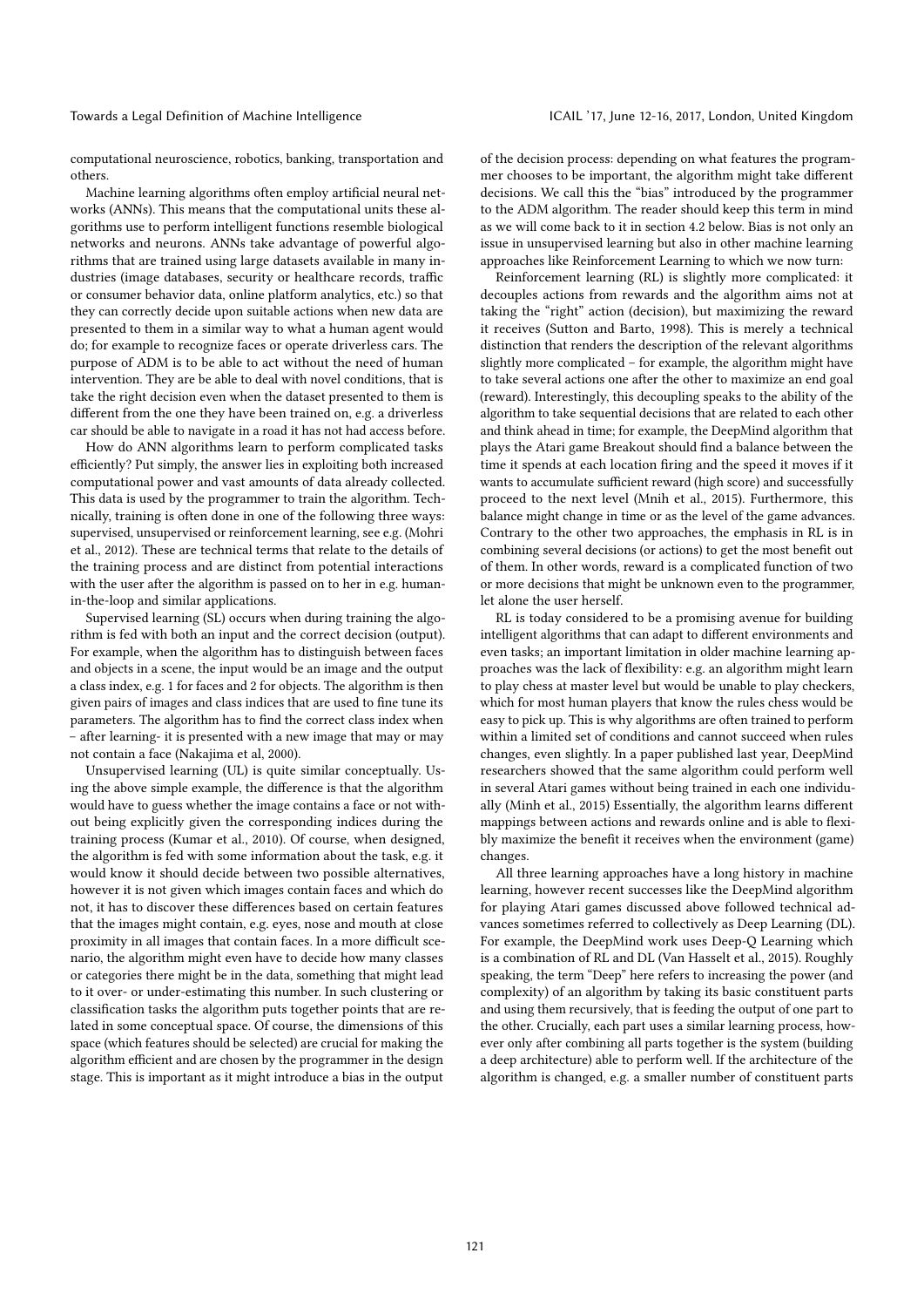are used, then the algorithm might not be able to take the right decision of find the action that maximize its reward.

Architectural details like e.g. the exact number of parts (layers) in the system or how "big" each part should be in terms of how many computational units should be used are often found by experience. This is in contrast with older approaches and rule-based simulations where the algorithms were implemented in much smaller computer infrastructures and the role of different computational elements involved was more transparent. Interestingly, it might not be a principled explanation as to why certain deep (extended) architectures work and others don't something often referred to as the deep algorithms being somehow "opaque". This idea has its roots in neuroscience where a succession of brain areas – e.g. the ventral system- plays a similar role to a deep network architecture. In this setting, certain brain areas situated away from sensory regions light up and respond to different stimuli e.g. some areas respond to faces and others to objects. This means that these areas are sensitive to the category of the visual stimuli and can distinguish between categories. Crucially, earlier (visual) areas would respond to anything placed in the visual field regardless of its category. However, only higher areas that receive input from several upstream regions are able to distinguish between different categories of visual stimuli. In brief, the brain decides about the category of the stimulus by combining signals from several areas that interact in a large network. Similarly, it is only after the programmer endows its algorithm with several parts and builds a "deep" hierarchical architecture that the algorithm can distinguish between classes of visual stimuli.

So what have we lost by making the algorithm deep? Maybe we have found a way to replace humans with intelligent agents that can perform well and take the right decisions; however, we cannot claim that the algorithm really understands or interprets its input the way a human would do. This poses an interesting challenge for law, and in particular regarding the concept of "agency", as deep algorithms have the ability to act upon their input, e. g. take a decision. In this case, the definition of "act" is stretched beyond the narrow confinements of conventional legal formalism; algorithms do not serve as mere tools but are able to take well informed decisions under little or no supervision at all.

Most importantly, there exists an additional dimension that further muddles the waters for legally assessing ADM: what is the scope for the user's involvement in the decision process? Given the complexity in the process of decision making, a clear understanding of the interactions between the machine and the human agent is necessary not only for attributing responsibility for the outcome of the decision met but further to explore the causality, intent and risk assessment. Take for example the law of negligence, a tort introduced partly in response to the problems of agency: direct liability would only apply in supervised systems, whereas indirect liability under the doctrine of respondeat superior would require a certain level of foreseeability, namely "normalized expectations for the technical capacities of computer action" (Teubner, 2007).

In applications that require a human-in-the-loop like Brain Computer Interface (BCI), assisted Decision Making and Health Informatics the user already plays an active role in this process. In such cases, the user acts supplementary to the algorithm and interacts with it. This leads to increased performance and efficiency of the

algorithm and good performance even in situations of high uncertainty or increased risk. What makes human-in-the-loop algorithms different to autonomous systems is not the way training is carried out but the possibility of human intervention at intermediate stages of the training process. The human intervenes to enhance the algorithm's performance by bringing in knowledge the algorithm has no access to. Intermediate training follows the general procedures we have described above but the user has a decisive role in selecting new training datasets that have been preprocessed by her, e.g. throw irrelevant parts away or intervene at intermediate stages to assess the quality of results produced and guide the algorithm accordingly. For example, in (Awasthi et al.,2015) an algorithm used limited supervision to cluster data in a certain number of groups with the help of the user who at each stage told the algorithm whether it should split or merge some of it.

Thus far we have discussed the technical details underlying machine learning algorithms used in ADM. These summarize what we earlier called the artefact's pedigree. In the following section, we focus on the artefact's behavior and use driverless cars as a case study to explore the various levels of automation: this allows us to gain a better understanding of various degrees of human-machine interaction, which will serve as a reference point for the remainder of the paper and shall aid us in our quest to understand the balance between the algorithm's inner workings – that are often opaque – and human intervention.

### 3 A TAXONOMY OF AUTOMATION LAYERS: DRIVERLESS CARS AS A CASE STUDY

The prospect of fully autonomous vehicles "designed to be capable of safely competing journeys without the need for a driver" (Department for Transport Code of Practice) has certainly gained momentum in the past few years: Google Chauffeur software currently tested in autonomous vehicles in California, Rio Tinto's autonomous haulage systems operating since 2008 in Australia or Volvo's pioneering program "Drive me" expected to release autonomous vehicles to customers in Gothenburg by 2017 are a few indicative cases of the great potential automated systems have shown in the transport industry (Atkins 2015). This however is far from removing drivers completely "off the loop", although many manufacturers have already introduced semi-automated vehicles with driving assistance features, such as controlling the brake, throttle and steering, supporting active lane-keeping or using sensors to deliver full speed adaptive cruise control (KPMG 2013).

It is thus apparent that automated systems, such as autonomous vehicles, operate on several different degrees of automation, according to how much control is yielded to the driver. In other words, the novel element here is not automation per se but the variety of degrees of interaction between the man and the machine. Take for example the case study of driverless cars explored here: automated driving is not really a striking fact nowadays; the automobile started replacing the horse-drawn carriages in the turn of the 20th century. The initial skepticism towards the new risks posed by the technological advances was followed by gradual adoption of the new means of transport, mainly due to the codification of automated driving in law (Moris, 2007). Transport related legal issues, mainly liability, have been dealt with a dynamic body of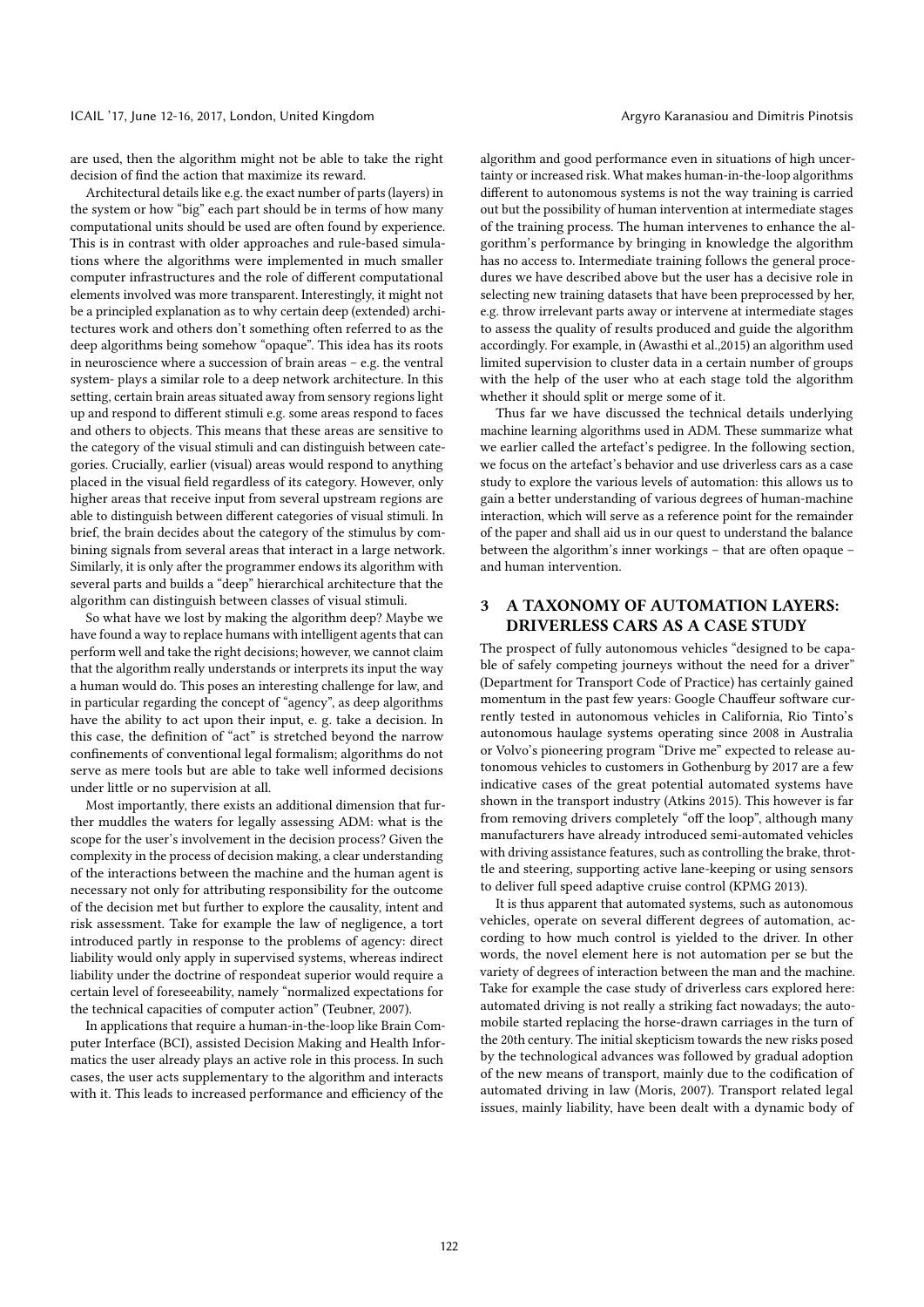regulations at a national and international level, which have taken an anthropocentric view: assumption of risk, bad judgement, and reasonable foreseeability, are a few grounds upon which causality can be established. At the same time, they all have one common point of departure: human error as a sine qua non of the decision making process.

The elimination of human error is however also one of the key elements behind the rapid evolution of the self-driving car industry. A 2008 NHTSA report attributes 40% of collisions to "recognition errors", caused by distractions, and 35% to "decision errors", such as speeding. It is thus expected that removing the human element from driving will enhance road safety (NHTSA, 2008). Recent progress in computer vision like the use of massively parallel graphic processing units and deep learning algorithms have led to a revolution in the field of driverless cars. The quest for self-driving vehicles was initiated with DARPA's Grand Challenges: this was a competition among such vehicles where external operators were allowed to intervene in the vehicles' route to minimize risk and ensure safety (e.g. by stopping and restarting the vehicles). Since then, several milestones have been reached and fully autonomous driving has become a reality (Urmson et al., 2008; Levinson et al., 2011; 2014; Wei et al., 2013). Of course, due to the complexity and breadth of possible driving conditions, achieving fully autonomous cars that have sufficient training so that they are able to perform well in any situation is far from solved (despite using huge training datasets, that include millions of highway and road images etc.). However, extending basic computer vision algorithms to the level of replacing human agents is now considered viable and several reports of self-driving cars have appeared in the media, e.g. (Rosen, R.,2012; Hull, L., 2013).

Thus, it is not the technology or the externalities it unavoidably creates that hinder our legal understanding of automated decision making. What is challenging for legal minds, is an unprecedented variety of interfaces and levels of interaction between the human and a machine learning algorithm. To put it differently, to fully assess these algorithms one will have to perceive to what extent the human element (directly by human-in the-loop interventions or indirectly at the design stage) is present in the "intelligence" demonstrated by the algorithm. As noted in section 2 above, it is imperative that a basic taxonomy for ADM is adopted prior to any legal evaluation to enhance our understanding of how each "automated" task involves constant shifts of roles from executing to merely supervising (Sheridan 1970).

The study of these interactions has given rise to many theories discussing ontological and deontological approaches regarding automated functions and the degree of human involvement (Fitts 1951). As a result, many taxonomies of various degrees of automation have been suggested in a quest to localize informational control in the human or automaton domain: Sheridan and Verplank's ten degrees of automation (1978) are probably the most widely adopted theory that describes variations of control from human to collaborative and to fully automated, Endsley and Kaber's theory (1999) emphasizes on supported, blended or automated decision making, whereas Riley's taxonomy (1989) uses a mixed assessment based on various levels of autonomy that intersect with different degrees of intelligence. These theories have provided the ground for authorities such as the NHTSA or the Society of Automobile Engineers to identify 5 levels of automation in computer assisted driving:

- (i) No-Automation (Level 0), i.e. the system automatically assists the driver to regain lost control of the vehicle.
- (ii) Function-specific Automation (Level 1), i.e. the system controls one function.
- (iii) Combined Function Automation (Level 2), i.e. the system controls at least two functions.
- (iv) Limited Self-Driving Automation (Level 3), i.e. the driver cedes full control under specific conditions,
- (v) Full Self-Driving Automation (Level 4), i.e. the driver is not expected to become involved throughout the duration of the trip.

Further to this, the NHTSA Federal Automated Vehicles Policy published in September 2016 by the US Department of Transportation, outlines in more detail the term "highly automated vehicle" (HAV), which represents SAE Levels 3-5 vehicles with automated systems that are responsible for monitoring the driving environment. This variety of human – machine interaction introduces a new complexity: "the vehicle must be capable of accurately conveying information to the human driver regarding intentions and vehicle performance", as well as to its environment, namely "other external actors with whom the HAV may have interactions (other vehicles, pedestrians, etc.)". To put this differently, it does matter whether the average observer can tell whether a vehicle is autonomous or not, as this changes the degree of reliance towards the ability of a driver to maneuver and shapes reasonable expectations accordingly. This is particularly interesting when one considers Level 3 SAE systems, which are expected to be monitored by the driver, although human capacity to stay alert when disengaged from the driving task may be limited.

Driverless cars are a recent example where automated systems have made great progress and reached a level, where the operator can be completely ignored. Earlier examples include aviation (Spizer, 1987) and medicine (Thompson, 1994), leading up to the emergence of the DoNotPay Bot in 2016, the world's first "robot lawyer", offering free legal advice to the homeless. We have chosen to discuss driverless cars in the paper, as the various degrees of automation discussed above, capture perfectly this interplay between the operator and the agent. As Sheridan notes "Automation has moved from open-loop mechanization of industrial revolution, then to simple closed loop linear control, then to non-linear and adaptive control and recently to a mic of crisp and fuzzy rule-based decision, neural nets and generic algorithms that truly recognize patterns and learn" (Sheridan 2000). This in turn has also marked a shift from automated ML (aML) to interactive ML (iML) (Holzinger, 2016), namely an almost seamless interaction between the machine and the operator. The more sophisticated the system is, the more it changes the nature of human performance, challenging thereby our understanding of who the operator of a given task is, and to what extent she needs to apply own cognitive capacities (Parasuraman, 1997). From a legal standpoint, this is highly problematic as such interactions lend anthropomorphic traits to otherwise automatically executed tasks. In a similar vein, Calo (2015) outlines three distinctive features in robotics that blend the boundaries between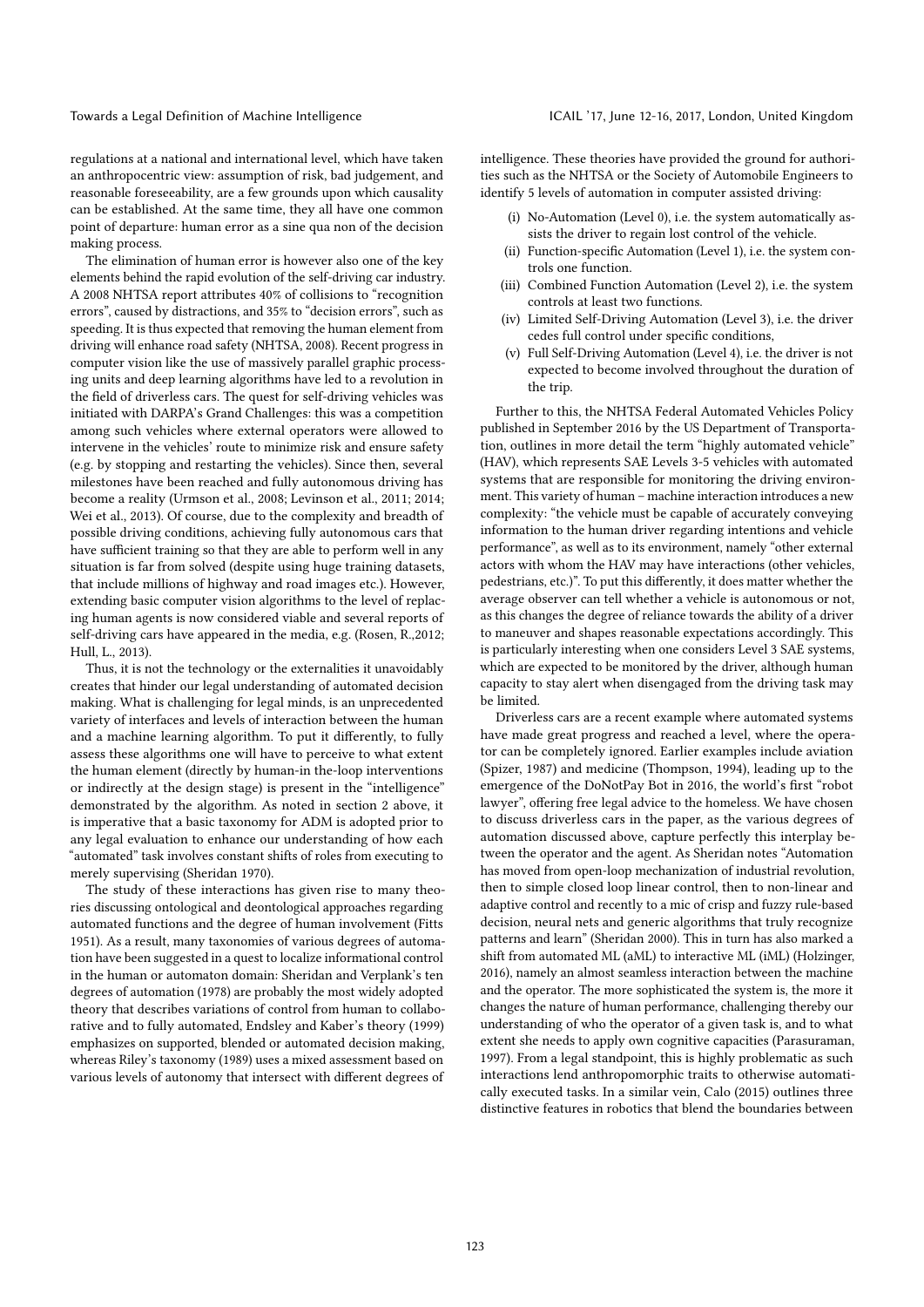#### ICAIL '17, June 12-16, 2017, London, United Kingdom Argyro Karanasiou and Dimitris Pinotsis

the human and the machine: embodiment of the algorithm (e.g. the car in our case study), emergence (the "coupling of complexity and usefulness") and social valence, namely the public reliance on automated systems. Ultimately, he concludes that new juridical insights will be required to fully perceive this emerging field from a legal viewpoint and accurately evaluate to what extend automated systems can be treated as social actors, able to "think" for us after having benefited from our social experiences. This echoes Teubner (2007), who having reviewed Luhmann and Latour, explains how most legal actors are created by social attribution, without the need to possess any ontological human properties, such as reflexive capacities or empathy. That said, artificial agents are still beyond the narrow confinements of our current anthropocentric view of legal actors.

Can autonomous cars drive us, in the same sense that submarines can swim? So far we have focused on how advances in machine learning have led to highly sophisticated automated systems that can potentially throw the operator out-of-the-loop. To understand this better, let us take the Google driverless car as an example and focus on how it can operate with minimal supervision. The Google algorithm for driverless cars performs the following operations:

- (i) self-localization using 3D map technologies
- (ii) determination of static and moving obstacles
- (iii) classification of information/objects by using machine vision
- (iv) generation of road condition predictions
- (v) evaluation of these predictions against real circumstances
- (vi) automated actions like steering, braking or accelerating, if required (Titiriga, 2016).

These are the same operations a human driver would have to undertake; however the sense of agency is in this case different: what do notions like "average reasonable person", "free will", "mens rea" and degrees of culpability mean in the case of driverless cars? Such questions present us with an "indirect agency", a status which is not easy to assess legally using frequently evoked criteria.

Let us then consider each of the above steps independently: in operations (ii) and (iii) the algorithm has to perform image and object recognition, segmentation and classification. Given the limited degree of automation in the decision making process, it can be argued that these steps correspond to levels 0-2, in the SAE taxonomy mentioned above. In other words, the algorithm has to first understand how many objects exist in its view and then classify them into pedestrians, cars, traffic lights etc. This means that the algorithm has to boost interesting parts of the image over not so interesting ones; for example, be able to distinguish between a pedestrian standing next to a still or obscure background, e.g. a traffic light at a crossing or in a pavement with low lighting. Segmentation is then carried out using some sensors (cameras, lasers etc.) that should be able to learn new environments in an unsupervised way (Levinson, J., & Thrun, S., 2014). In this context, recognition and classification of human and objects in the car's proximity might go beyond simple processing of visual input through the car's camera and applying labels to objects using a database stored in the car: they might require autonomous interactions with electronic systems and databases outside the vehicle like GPS-based guidance systems and information from the Department of Transportation (DOT)

that would allow the algorithm to localize the vehicle and its neighboring objects and surroundings (Zhu,J., et al., 2014). Furthermore, information about the car's location and other parameters (speed, direction etc.) should be passed on to a central (global) guidance system and database at a remote location, e.g. DOT so that other (neighboring) vehicles might be informed about the car's trajectory and parameters.

Operations (iv)-(vi) above are more complicated and as such, correspond to SAE levels 3 – 5 (see Figure 1 above): on top of image processing and computer vision tasks, the algorithm of the driverless car has to solve an inherently dynamic problem where on top of image processing the algorithm has also to predict trajectories in time, both its own and neighboring cars e.g. predict the future location of the car in the front given its speed to avoid collision in case it breaks unexpectedly. It also has to generate appropriate steering commands, breaking, acceleration and be able to associate past and future driving conditions, e.g. if the ground map includes information about a congested road coming up the algorithm could look for alternative routes or try to slow down even though obstacles might not be directly visible. All these operations endow the algorithm with a novel sense of agency as it effectively acts in lieu of a driver and behaves like one. What are the criteria for legally assessing this new sort of agency?

This question does not suggest that automated vehicles operate on a legal vacuum. On the contrary, the issue of liability has been debated many times at a national, federal and international level and although incoherent, most solutions suggested in the regulatory domain move towards strict liability. Given however the different types of driverless cars (reflecting various shades of automation), there is no size that fits all: Volvo, for instance has declared that the company will pay for any damages caused by its fully autonomous IntelliSafe Autopilot system. With regards to Google's car, the National Highway Traffic Safety Administration (NHTSA) has recognized that the software, not the human, is the driver. At the same time though, the international Vienna Convention on Road Traffic gives responsibility for the car to the driver, requiring that "[e]very driver shall at all times be able to control his vehicle". The amendment to Vienna Convention, which came into effect in 2016, to include article 8 paragraph 5bis VC, does little in clarifying matters regarding autonomous vehicles: as it is premised on the assumption that such automated systems can be overridden by the driver, it does not take into account fully automated systems. Far from establishing legal certainty, the current regulative framework regarding automated vehicles is still dispersed and in working progress. At the same time, the issue of agency is barely addressed, mainly due to the challenging issue of proving actual causation in automated technology (Wittenberg, 2016). Next, follows an attempt to understand the agent's artificial "intelligence" through the lens of personhood - a doctrinal approach beyond the strict confines of liability.

## 4 DEEP LEARNING CONUNDRUMS: THE EMERGENCE OF "ASSIMILATED PERSONHOOD" IN ADM ALGORITHMS

At this point, let us pause for an intermediate summary: so far, we have attempted to provide a descriptive (section 2) and normative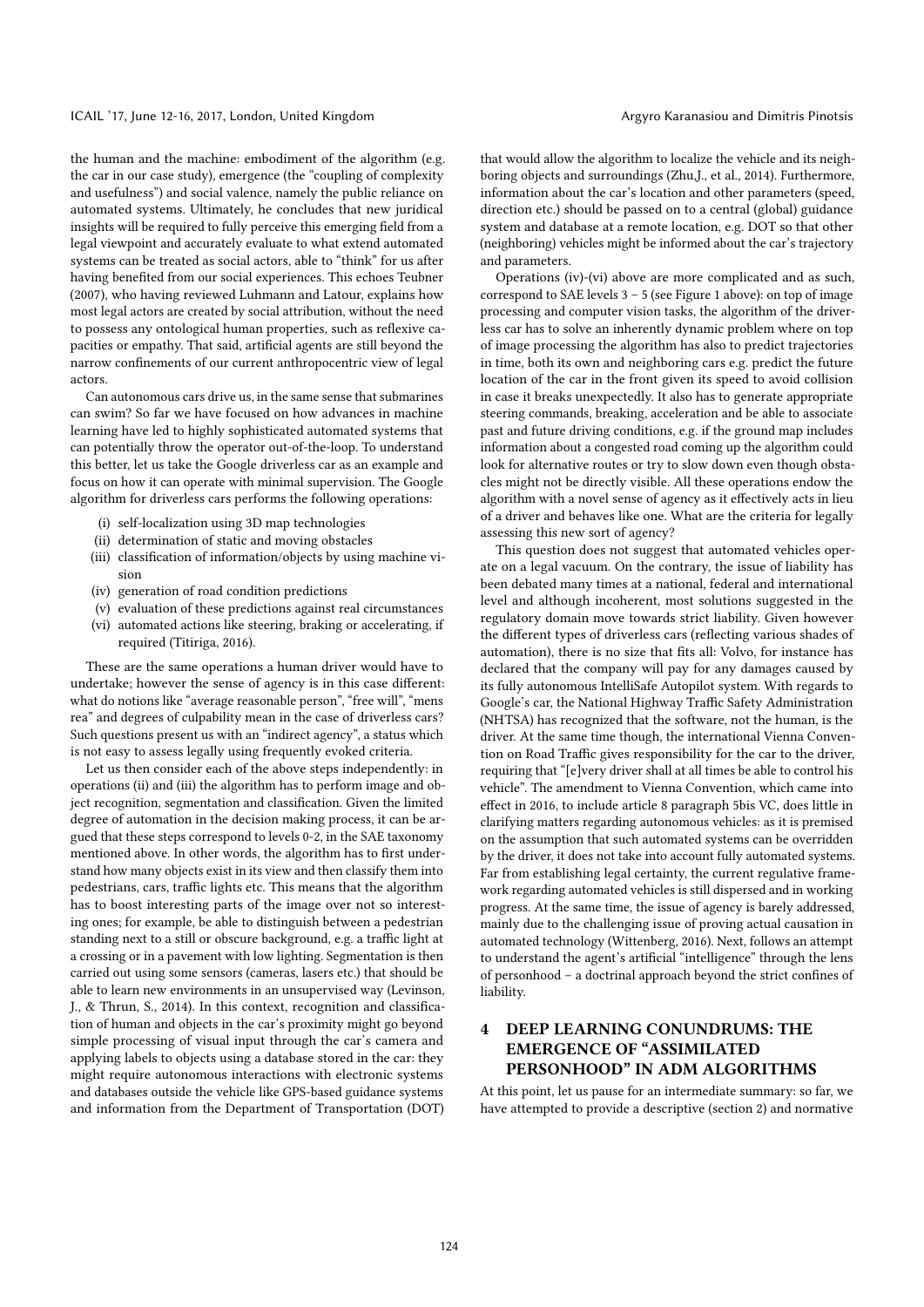analysis (section 3) of machine learning algorithms. These analyses have validated the hypothesis set out in the introduction, that ADM is a challenging concept for law because it rests on both the artefact's pedigree (see section 2) and the artefact's behavior (see section 3). These are two separate yet intertwined elements in the process of mimicking human behavior. In the case of driverless cars considered above, it was shown how human behavior reinforces the artefact's pedigree, while at the same time the artefact's behavior can occur without any human involvement.

Therein lies the heart of the argument put forth here: the understanding of what robotic "intelligence" is by legal scholars is often limited; to this shortcoming one should add the increased complexity of modern techniques like RL and deep algorithms in AI that lead to a difficult conundrum; importantly, this conundrum cannot be addressed purely with metaphors as it is often the case for other questions that are new to legal research (Calo 2016). Earlier, we considered different levels of automation in machine learning algorithms and different shades of human agency inbuilt in systems using deep learning. This led us to conclude that tools for legal assessment that are currently available (e.g. Vienna Convention) are expected to be unable to capture the different levels of automation and human-machine interaction. For example, RL is often characterized by an opaque mechanism of decision making: although RL robots bear anthropomorphic features, it is still not clear to the lawmaker how to deal with this emergent concept of "assimilated personhood". In this final part, the paper explores the necessity for a new concept of personhood together with algorithmic transparency in ADM and attempts to show how modern machine learning algorithms like RL present us with new challenges that require novel sets of standards.

### 4.1 Artificial Personhood v. Simulated Personhood: Focusing on "the loop"

(Gray 1921) defined personhood as the quality of any entity possessing "intelligence and will". The idea that AI systems should be given entitlements to personhood is hardly a new one: there is already rich literature (Allan and Widdison, 1996; Kerr and Millar, 2001; Chopra and White, 2011) that suggests that autonomous artificial agents could potentially be considered as entities meriting "legal" personhood.

This is not the first time that entities other than a person are entitled to the responsibilities and rights associated with the notion of personhood. The concept of a "fictitious" notion of personhood applying to entities other than human individuals has long been supported by many famous jurists such as Von Savigny and Blackstone (Dewey, 1925), and accounts for the nature of an artificial personality reserved for corporations (Hallis,1930), which is now embraced in most legal systems. Not surprisingly, this finds its roots in the Roman law tradition, where the doctrine of "persona ficta", served the purpose of distinguishing monks to monasteries in canon law, avoiding thereby any structural deficiencies of the latter: lacking in soul but made of individuals, who could still be held guilty of delict.

In the early 19th century, the US Supreme Court in Dartmouth described corporations as "an artificial being, invisible, intangible, and existing only in contemplation of the law", which displays in

fact certain personhood virtues, not as a person but as a "mere creature of law." (Dartmouth College v. Woodward, 17 U.S. 518, 636 (1819). Since then, modern corporate law has developed a more nuanced approach, acknowledging that these entities - being the creation of private initiative and market forces- incorporate competing interests that need to be accounted for (Kaeb 2015). In a similar vein, robots and artificial agents are highly automated systems that are equally premised on "private initiative and market forces" and would therefore fit the criteria of "legal personhood" as such. In the era of algorithms being the driving force behind unmanned systems that could inflict harm, like military drones, it is imperative not to afford them "the blessings of perpetual life and limited liability" (Rehnquist dissenting in Pellotti with regard to banking corporations).

This proposition has of course not gone without criticism: automated systems cannot experience life as a good to itself given their lack of consciousness (Aleksander 1994; Franklin 1995) and would fall beyond the strict confinements of liability as a punishment aiming at deterrence (Bentham, 2009). Such arguments however oversimplify the way in which automated systems operate and do not carefully consider the various levels of automation, as described above. Solum (1992) has therefore disregarded these claims as purely "behavioristic approaches" and has urged for a distinction between simulated and artificial intelligence. This would be a good first step towards addressing some of the most complicated regulatory problems posed by AI: limited foreseeability of actions, operations based on a highly compartmentalized and opaque design, and a narrow scope of controlled tasks, are only a few examples that demonstrate the need to fully grasp the contours of "intelligence" in AI (Scherer, 2016).

### 4.2 The "Intelligence and Will" in Deep Learning: An Interpretation of Opacity

We saw earlier, that deep learning algorithms for ADM have an intricate architecture, are often opaque and allow for various levels of human-machine interaction and autonomy. In other words, they are much more complex and less transparent than earlier rule- based algorithms, however, this additional complexity has not adequately been taken into account in their legal assessment to date. We also suggested that such intricacies render the understanding the concept of "personhood" associated with ADM algorithms problematic.

Previously, we associated personhood with any entity possessing "intelligence and will". A highly sophisticated and automated system can be considered to possess "personhood" but in what ways is the system "intelligent" and has "will"? Furthermore, the system was designed by a programmer and might sometimes be influenced by the user. Both the programmer and the user have their one distinct "personhoods", so how do they interfere with the "system's personhood"?

We here propose that to address the above difficult questions one needs to adopt a legal approach that will focus on both what the infrastructure and behavior of the automated system is and what the role of the human element (programmer, user) might be, see also (Jones, 2015). This means that one needs to go beyond older approaches that put too much emphasis on how (i) efficient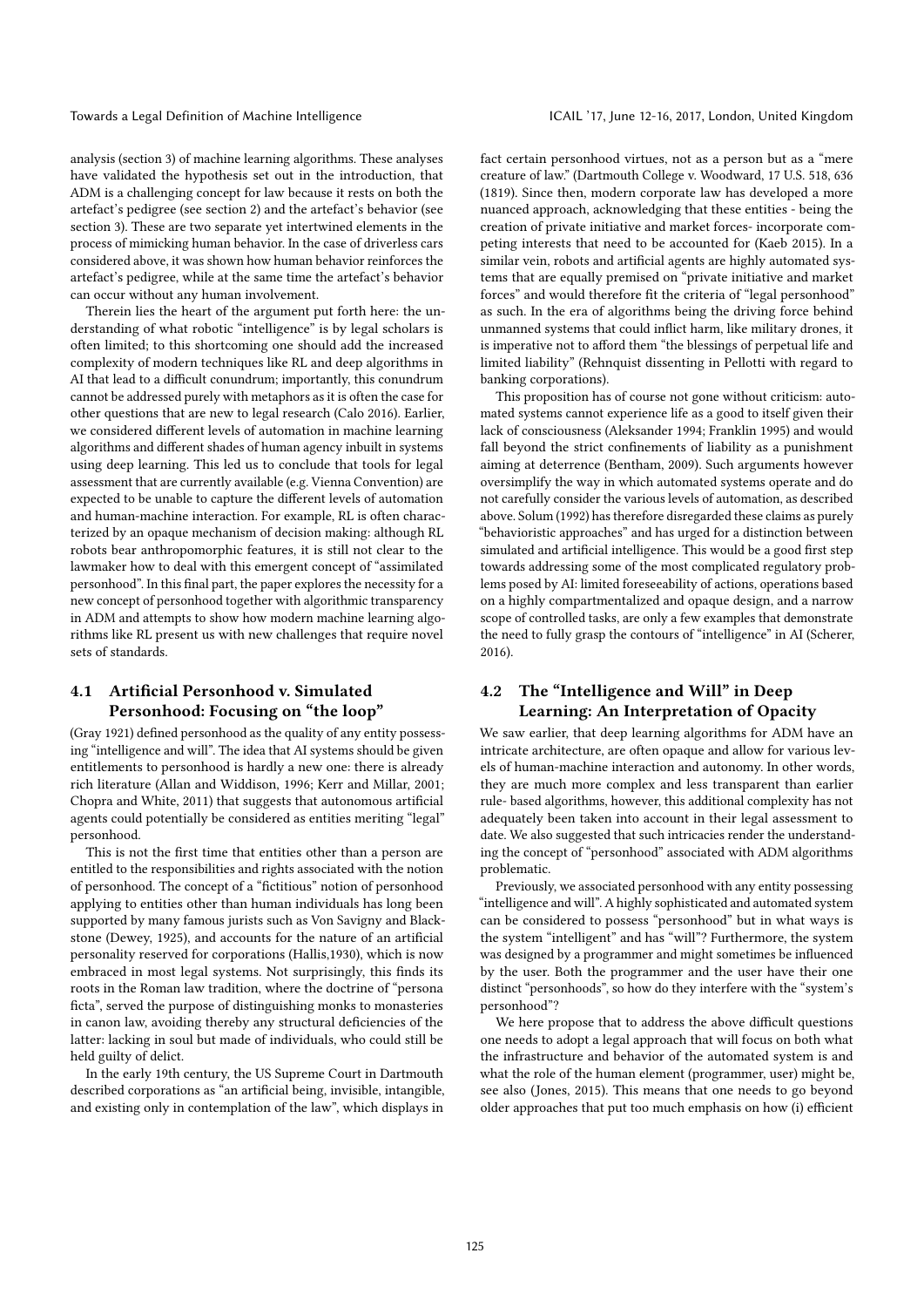(cf Citron, 2007) and (ii) objective the algorithm is (Zarsky, 2015) without at the same time considering what the potential role of the human influence might be. As we saw earlier, this influence can be important for the algorithms output; for example, it might introduce biases in the outputs of the automated decision process.

Dissecting the role of the human element is not an easy task, because, as we saw earlier, human influence might be hidden behind opaque architectures of the sort used in deep learning or might be indirect in the case of human-in-the-loop applications. This might be important for the correct legal assessment of liability and similar issues in modern ADM: if one neglects the influence of the programmer or operator, she runs the chance of not correctly attributing to humans flaws in the ADM algorithms for which the humans should be held responsible. Of course, the opacity of the algorithms does not render this an easy task especially for legal scholars; however only by taking a deeper look into the ADM mechanics could we have any hope of properly understanding concepts like personhood and liability associated with highly automated systems.

A good number of scholars (Pasquale, 2015; Citron and Pasquale, 2014; Crawford and Schultz, 2014; Zarsky, 2016) are currently focusing their critique towards the high levels of opacity and urge the law to "open the black box of algorithms" or even set up a body of independent auditors to carefully examine ADM (Sandvig et al., 2014). In section 2 above, we saw that one important aspect of this opacity that can perhaps be easily quantified is the "bias" introduced by the programmer to the ADM algorithm: this referred to some feature selection or similar process that crucially affects the output (decision) of the algorithm and which results from the programmer's direct input at the stage of designing the algorithm. We agree with the aforementioned scholars about the need to restore transparency as a much needed ex post measure to eliminate bias and evaluate human involvement and liability. Yet, we will argue, opening the black box of algorithms only sees part of the picture when it comes to modern ADM algorithms as it merely focus on the algorithms' design. On the other hand, the "intelligence and the will" of the algorithm cannot be disconnected from its performance after the design process (and training) has been finalized: for example, when the driverless car has to navigate in real world conditions and interact with human agents (imagine such a car navigating through a street filled with other cars driven by humans). At that moment, the algorithm has its own personhood, mimics human behavior and perhaps continuously interacts with humans like a normal person would do. All these are emergent normative features that should be taken into careful consideration during proper legal assessment of deep learning algorithms: we argue that understanding the mechanics of these algorithms at the stage (level) of their design is insufficient and should be supplemented by the study of what the overall scope of human involvement at all stages might be including training and unsupervised or semi –supervised performance. For example, consider a driverless car that is first trained in a racing track, then performs successfully in the highway and then is assisted by a human when navigating in narrower streets. Is it enough to merely study the technical details of the algorithms that are used and also try to embed morality in their design? We argue it is not, and suggest that the law should also attempt to define the "intelligence" or "smartness" (Hildenbrandt, 2015) of the algorithm

as well as how this is affected by the subsequent human influence (after the algorithm is designed and training has been completed).

### 5 FROM THE IMITATION GAME TO THE *VOIGT-KAMPFF* TEST - TOWARDS AN UPDATED LEGAL UNDERSTANDING OF MACHINE INTELLIGENCE AND THE ROAD AHEAD

This paper has attempted to provide a normative and legal grounding of the "intelligence" demonstrated in automated systems that rely on deep learning. This is highly relevant nowadays, as the technological advances in robotics and cognitive sciences have paved the way to more sophisticated systems that can act and in a completely autonomous manner. These systems demonstrate remarkable abilities to mimic human behavior: this can be happen in such unprecedented ways that interactions between algorithms and humans can be quite difficult to predict, e.g. consider Microsoft 2016's apology on their official blog regarding their Chabot Tay, and its racist comments on Twitter. The law has therefore to inevitably adopt a new concept of personhood that will deal with behaviors of modern human-like agents. This concept should go beyond the scope of traditional (weak) AI and reconsider wha "personhood" might be; also, how personhood can be described when human-like autonomous agents that act in an "intelligent" manner, learn and evolve on their own interact with humans in real world environments.

This unavoidably takes us down the treacherous road of providing definitions of concepts like "intelligence"; a tedious task in itself due to the relativity the concept bears. A simple question that comes to mind when one first tries to define this concept is the following: is it a concept that can be understood in terms of a mechanism (or an algorithm) that generates certain (human-like) behaviors or is it a matter of a human perceiving an agent (a human or a machine) as intelligent? Although Turing's original intention in 'Computing Machinery and Intelligence' was to explore whether a computer can "imitate a brain" (Copeland, 2004), he then admitted to be skeptical as to how the intelligence of a machine was to be perceived: "The extent to which we regard something as behaving in an intelligent manner" he noted (Turing, 1950) "is determined as much by our own state of mind and training as by the properties of the object under consideration" (see also Minsky, 1988 for a similar view). In other words, Turing suggests that "intelligence" relates to how we perceive it in a manner remarkably similar to how the legal system operates: Turing's "perception" of intelligence is akin to the principle of "interpretation". The legal system tries to interpret human behaviors not to understand the mechanisms (algorithms) that might have generated them; this might be one reason why automated systems are not easily perceived in law and humanities in general. To address these shortcomings, theorists have sought to elucidate additional dimensions of machine intelligence, like consciousness (Floridi, 2005), along the same lines of the empathy test employed in Philip Dick's fictitious Voigt-Kampff test (Dick, 1968). Whereas intelligent processing shall always be opaque, it is desirable to go past the prima facie anthropomorphism of automated systems and actually enhance our understanding of what their "intelligence" might be. Deep Learning for instance, might yield results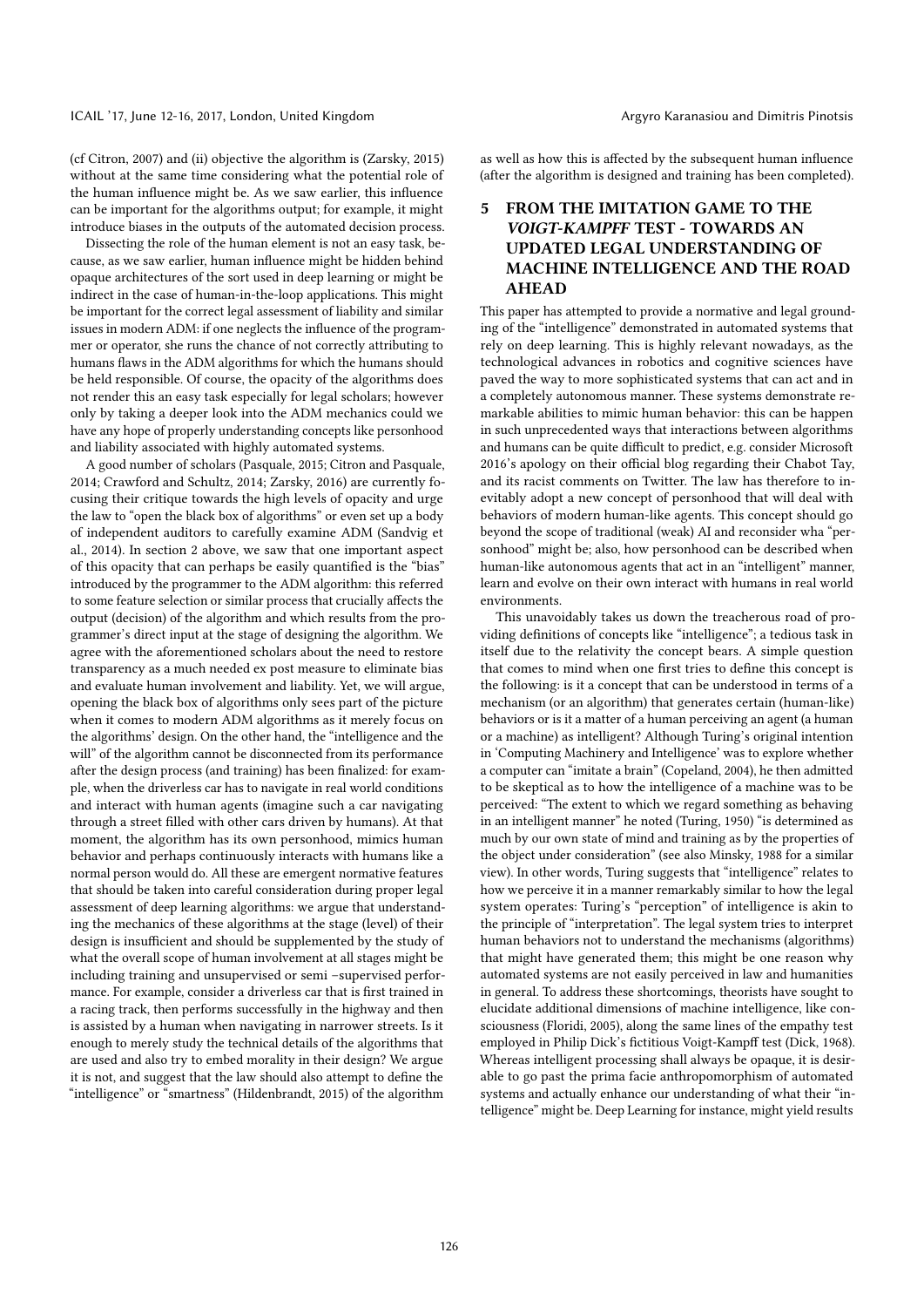Towards a Legal Definition of Machine Intelligence Internal CAIL '17, June 12-16, 2017, London, United Kingdom

that even the programmers cannot anticipate. We therefore suggest that our perception of machine intelligence should be enhanced; this could either happen ex ante ("at the input stage") or ex post ("at the output stage"):

- (i) *ex ante* efforts could include monitoring or prescribing the algorithm's design features and principles e.g. carefully selecting training data or initial weights so that they are consistent with legal or ethical constraints (Wallach and Allen, 2008).
- (ii) *ex post* efforts on the other hand, refer mostly to the user's interpretation and feedback after the algorithm has performed an intelligent function (taken a decision).

In other words, we should be able to assess the system's performance, i.e. the processing instead of simply reviewing the decision met. This is also important as it places ADM within the socio-legal context it belongs to. In this sense, it echoes Pagallo's view that we need to deepen our understanding of how this interaction works in vivo rather than in vitro (Pagallo, 2016). Unlike Pagallo however, we suggest that instead of reserving de-regulated zones to test these interactions, we might be able to assess risks (and thus draft secondary rules) based on the performance as a means and not as an end to regulating automata.

Machine learning has reached such a sophisticated level that it could not only result in misrepresenting an automated system that passed the Turing test as a human but importantly escape liability due to the judiciary's inability to attribute a concept of "personhood" to the system (algorithm). What is suggested here is not that we put ourselves in the shoes of the designers or engineers to be able and understand a software agent's action/result. It is rather a matter of perception of its capabilities and context, as a way of rationalizing "intelligence" in AI. This shall help us overcome the issue of unpredictability as "the overall interpretation of the SA's behavior will be based upon the hypothesis that the SA is operating "rationally", by adopting determinations appropriate to the purposes assigned to it, on the basis of the information available to it, in the context in which it is going to operate, that is, such an interpretation will be based upon the intentional stance" (Sartor, 2009).

This paper has sought to explore the challenges put forth by the application of modern machine learning algorithms like deep networks and reinforcement learning in the area of Automated Decision Making (ADM), which merits further research and consideration. We hope that our findings shall mobilize legal scholars and ethicists to undertake the difficult task of further dissecting the emergent normative features associated with ADM in the not so distant future.

### ACKNOWLEDGMENTS

We wish to thank the anonymous reviewers, as well as Roger Brownsword, for the useful feedback provided. Our thanks extend further to Roland Vogl and the CodeX group at Stanford Law School as well as to Helen Nissenbaum, Katherine Strandburg and the PRG community at the ILI, New York University, for providing us with a platform to discuss our findings. An extended version of this paper appears at the International Review for Law Computers and

Technology – Special Issue 2/2017. Any errors or omissions remain the sole responsibility of the authors.

### **REFERENCES**

- Aleksander I. 1994. "Towards a Neural Model of Consciousness." Proceedings ICANN 94. Berlin: Springer
- Allan, T., and R. Widdison. 1996. "Can computers make contracts?" Harvard Journal of Law and Technology, no 9: 25–52.
- Atkins R. 2015. "Connected and Autonomous Vehicles: Introducing the future of mobility." White Paper.
- Awasthi, P., Balcan, M. F., and K. Voevodski. (2014). "Local algorithms for interactive clustering." ICML. 550-558.
- Bentham, J. 2009. "Punishment and Deterrence." In: Principled Sentencing: Readings on Theory and Policy, edited by von Hirsch, A., Ashworth, A., and J. Roberts. Oxford:Hart Publishing.
- Calo R. 2015. "Robotics and the Lessons of Cyberlaw." California Law Review, no 103: 513.
- Calo, R. 2016. "Robots in American Law". University of Washington School of Law Research Paper, no 99.
- Chomsky, N. 1996. Powers and Prospects. London: Pluto Press.
- Chona, S., and L. White. 2011. A Legal Theory for Autonomous Artificial Agents. Michigan: The University of Michigan Press. Citron, D. K. 2007 "Technological due process". Washington U L Rev, 85: 1249-1313.
- Citron, D. K., and F. A. Pasquale. 2014. "The scored society: due process for automated predictions". Washington Law Review, no 89.
- Crawford, K., and J. Schultz. 2014. "Big data and due process: Toward a framework to redress predictive privacy harms." BCL Reviews, no 55: 93.

Dewey, J., 1925. The Historic Background of Corporate Legal Personality,Yale LJ 35:655.

Dick, Ph., 1968. Do Androids Dream of Electric Sheep. Bowling Green: Bowling Green. Endsley, M. R., and D.B. Kaber. 1999. "Level of automation effects on performance,

- situation awareness and workload in a dynamic control task." Ergonomics 42(3): 462
- Fitts, P. 1951. "Human engineering for an effective air-navigation and traffic-control system." Washington: National Research Council, Division of Anthropology and Psychology.
- Floridi, L. 2005. "Consciousness, agents and the knowledge game". Minds and machines 15(3-4): 415- 444. Franklin, S. 1995. Artificial Minds. Boston, MA: MIT Press.
- Gray, J. 1921. The Nature and Sources of the Law. London: Macmillan. Hallis, F., 1930. Corporate personality: a study in jurisprudence: Oxford University Press, H. Milford.
- Haugeland, J. 1985. Artificial Intelligence: The Very Idea. Cambridge, Mass.: MIT Press. Hildenbrandt, M. 2015. Smart Technologies and the End(s) of Law. Cheltenham, UK; Northampton, MA: Edward Elgar.
- Holzinger, A. 2016. "Interactive machine learning for health informatics: when do we need the human-in-the-loop?" Brain Informatics, no 3:119-131.

Copeland, J. 2014. The Essential Turing: Seminal Writings in Computing, Logic, Philosophy, Artificial Intelligence, and Artificial Life. Oxford: Oxford University Press.

- Jones, M. 2015. "Ironies of Automation Law: Tying Policy Knots with Fair Automation Practices Principles." Vand. J. Ent. & Tech. L., no 18: 77.
- Kaeb, C. 2015. "Putting the 'Corporate' back into corporate personhood." Northwestern Journal of International Law and Business 35(3).
- Kerr I. 2001. "Ensuring the success of contract formation in agent mediated electronic commerce." Electronic Commerce Research 1: 183–202.
- Kumar, D., Rai, C. S., and S. Kumar, S. 2010. "Analysis of unsupervised learning techniques for face recognition." International Journal of Imaging Systems and Technology, 20(3): 261-267.
- Levinson, J., and S. Thrun. 2014. "Unsupervised calibration for multi-beam lasers." In: Experimental Robotics. Berlin: Springer. Levinson, J., Askeland, J., Becker, J., Dolson, J., Held, D., Kammel, S., and M. Sokolsky.
- 2011. "Towards fully autonomous driving: Systems and algorithms." In: Intelligent Vehicles Symposium, IEEE.
- Minsky, M. 1988. The Society of Mind" London: Pan Books.
- Microsoft's Official Blog.2016. "Learning from Tay's Introduction." http://blogs.microsoft.com/blog/2016/03/25/learning-tays-introduction/
- Mnih, V., Kavukcuoglu, K., Silver, D., Rusu, A. A., Veness, J., Bellemare, M. G., and S. Petersen. 2015. "Human-level control through deep reinforcement learning." Nature, 518 (7540), 529-533.
- Mohri, M., Rostamizadeh, A., & Talwalkar, A. (2012). Foundations of machine learning. MIT press. Moris, E. 2007. "From Horse Power to Horsepower." Access Magazine 1(30). Nakajima,
- C., Pontil, M., Heisele, B., and T. Poggio. (2000). "People recognition in image sequences by supervised learning." MIT Report. Cambridge MA, Center for Biological and Computational Learning.
- National Highway Traffic Safety Administration.2008. "National Motor Vehicle Crash Causation Survey: Report to Congress." Motor Vehicle Crash Causation Survey: Report to http://www.nrdnhtsa.dot/gov/pubs/811059.pdf